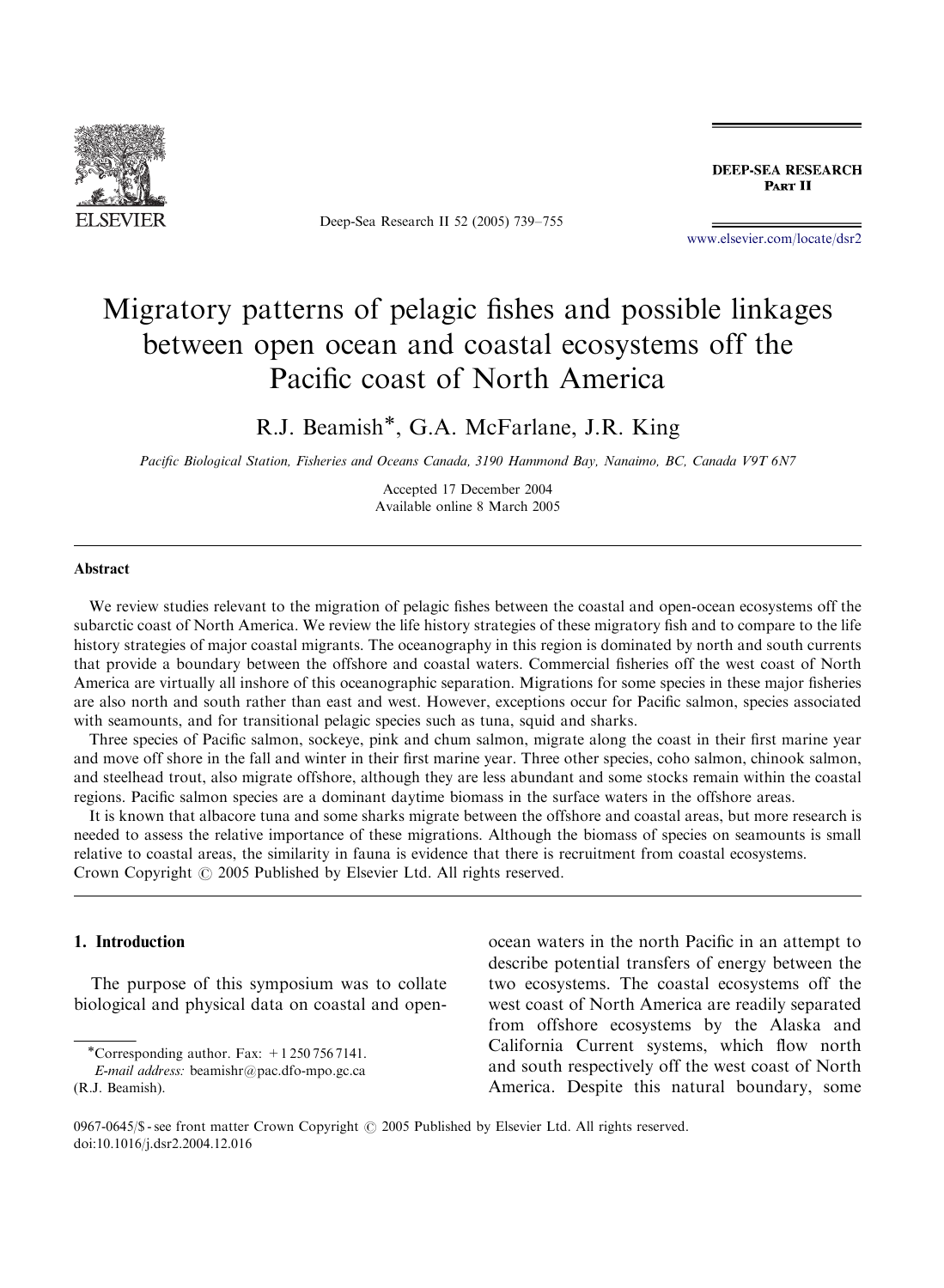pelagic fishes migrate between the open ocean and coastal systems. Pacific salmon are the group of fishes that clearly dominate migrations between the coastal and open-ocean ecosystems. Major offshore migrations occur for sockeye salmon (Oncorhynchus nerka), pink salmon (O. gorbuscha), chum salmon (O. keta), and steelhead trout (O. mykiss) ([Groot and Margolis, 1991\)](#page-15-0). Less extensive migrations occur for coho (O. kisutch) and chinook salmon (O. tshawytscha). By international agreement through the North Pacific Anadromous Fish Commission, there is no fishing for Pacific salmon on the high seas. It is during their return to the coastal marine waters as adults that they are fished. The individuals that escape the fishery migrate into fresh water, spawn, and die. The anadromous behaviour of Pacific salmon benefits the salmon by providing a relatively safe refuge in fresh water for the individual fish to spawn and for the young to rear. The migrations into the vast feeding areas of the subarctic Pacific allow Pacific salmon to grow larger and be more abundant than would result from a life history that confined them to fresh water. Associated with the anadromous behaviour is a transport of energy/ nutrients (as accumulated body mass) from the open ocean into fresh water. Energy is produced in coastal and freshwater ecosystems through photosynthesis. Additionally, the products of primary production can be transported into these ecosystems through the decay of fish that accumulated body mass in the open ocean. The release of nutrients in fresh water can be incorporated into the trophodynamics of fresh water as well as being washed into estuaries and nearshore marine areas.

Other fishes such as albacore tuna (Thunnus alalunga) and selected elasmobranches move between the open ocean and coastal waters. The relationship between fish fauna on seamounts and coastal ecosystems is poorly understood. Given the increasing interest in seamounts as potential marine protected reserves, we briefly review their potential linkages within coastal ecosystems. Seamounts also offer insights into the behaviour of populations of coastal marine fishes. It is believed that the colonization of seamounts is through accident or some random event. However, it is also possible that the dispersion of coastal fishes to

seamounts and to other coastal habitats is through processes that have resulted in species adaptations at the larval and juvenile stages. According to this idea, the abundance on seamounts is regulated more by available habitat than by the randomness of currents. In addition, we describe some major north–south migrations within the coastal ecosystem, since these movements redistribute energy obtained from the open ocean with coastal ecosystems. This symposium was a focus for fish movement between coastal and offshore areas. However, in order to appreciate the relevance of such movements to major fish species, we believe that it is important for a reader not familiar with fish and fisheries to have some information about major coastal migrations. Furthermore, there are unsolved mysteries relating to the reasons some of our major species migrate. Dismissing coastal migrations as having little relevance to offshore– inshore migrations at best is premature.

# 2. Domains of the Northeast Pacific Ocean

The open-ocean and coastal areas have sufficiently distinct bio-physical characteristics that allow boundaries to be identified [\(Ware and](#page-16-0) [McFarlane, 1989](#page-16-0)): the Coastal Upwelling, the Coastal Downwelling and the Central Subarctic Domains ([Fig. 1\)](#page-2-0). The Coastal Upwelling Domain lies adjacent to the coast from Baja California to the northern tip of Vancouver Island and is characterized by an equatorward flowing shelfbreak current, and the equatorward flowing branch of the Subarctic Current called the California Current. The Coastal Downwelling Domain [\(Fig. 1](#page-2-0)) extends from Queen Charlotte Sound in British Columbia, northward along the coast of southeast Alaska to Prince William Sound, and then westward along the Aleutian islands. The dominant features are the Alaska Current and Alaska Coastal Current. The Alaska Current flows adjacent to the coast of North America and sweeps poleward, seaward of the continental margin. The Central Subarctic Domain (open ocean, [Fig. 1](#page-2-0)) is bounded by the Subarctic Current to the south, the Alaska Current to the east, and the Alaska Stream to the north.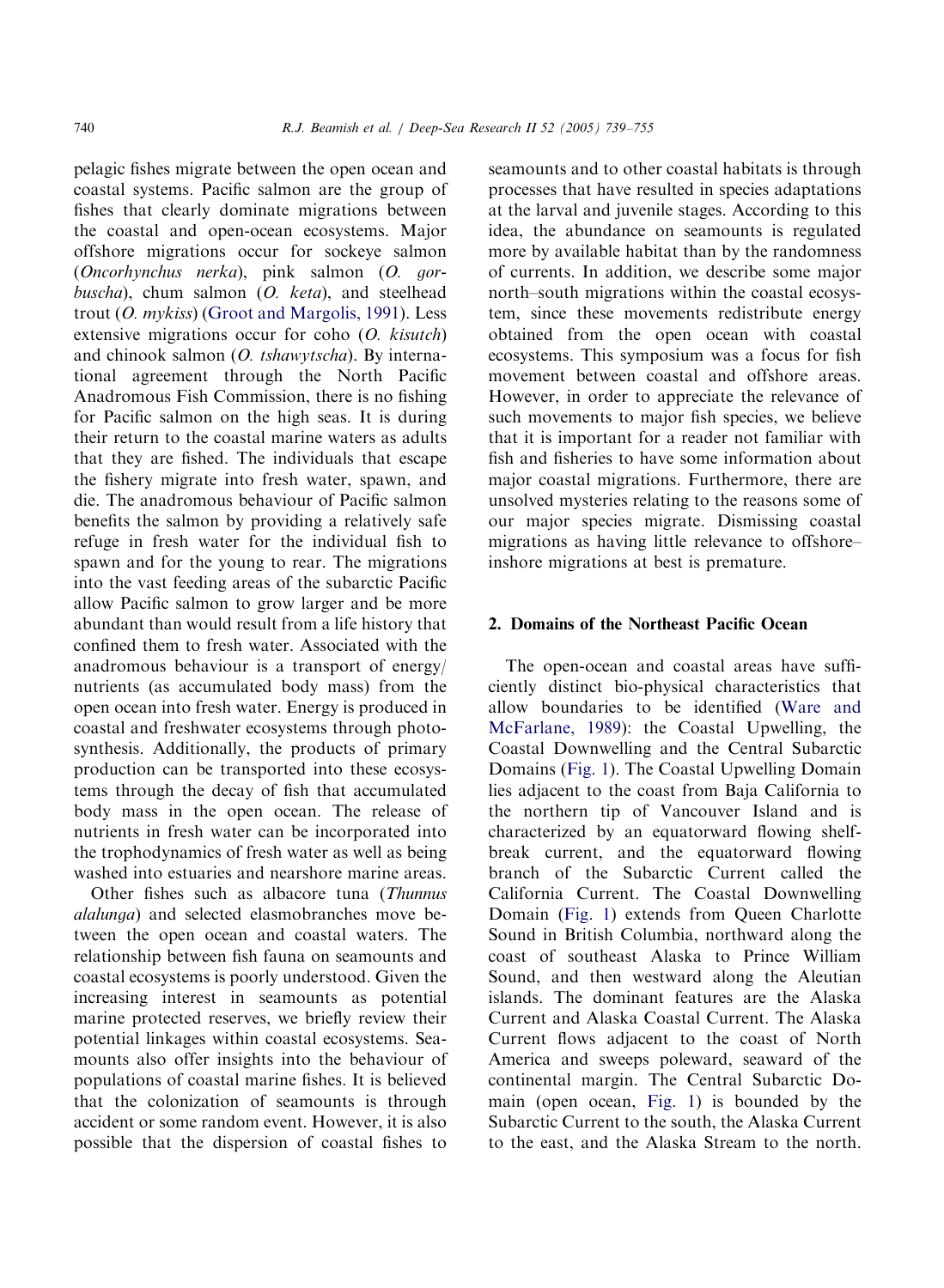

Fig. 1. Approximate areas of oceanic domains and prevailing current directions in the northeast Pacific Ocean ([Ware and](#page-16-0) [McFarlane, 1989\)](#page-16-0).

The Alaska gyre is the dominant feature within this zone.

# 3. Pacific salmon as the dominant group migrating between open ocean and coastal systems

<span id="page-2-0"></span>Pacific salmon are generally believed to be one of the dominant species in the surface waters of the open ocean in the subarctic Pacific. This belief is well-founded, but the documentation is seldom presented. One reason that the abundances of Pacific salmon are difficult to compare to other species is that non-selective fishing methods have only recently been used. In addition, day and night-time fishing is necessary. These data are now being collected and reported mainly as specific cruise reports or seasonal research summaries. We are not aware of any comprehensive summary of the recent studies by all nations. Data that can be used to document the dominance of Pacific salmon are available from the scientific publications presented to the Committee for Statistics and

#### Table 1

Catches in surface trawls from three Japanese research cruises in the Gulf of Alaska from November to March 1992, 1996 and 1998 [\(Nagasawa et al., 1995;](#page-15-0) [Ueno et al., 1996](#page-16-0); [Ishida et al.,](#page-15-0) [1998\)](#page-15-0)

| Species              | Catch (numbers) |
|----------------------|-----------------|
| Chum salmon          | 2671            |
| Pink salmon          | 1380            |
| Sockeye salmon       | 265             |
| Coho salmon          | 153             |
| Chinook salmon       | 69              |
| Total Pacific salmon | 4538            |
| Myctophids           | 15,107          |
| Anchovy              | 19,874          |
| Squid                | 23,160          |
| Tuna                 | 13              |
| Other                | 530             |

Scientific Research of the North Pacific Anadromous Fish Commission. We used the results of trawl studies in the winter in the Gulf of Alaska ([Nagasawa et al., 1995;](#page-15-0) [Ueno et al., 1996;](#page-16-0) [Ishida et](#page-15-0) [al., 1998](#page-15-0)) to show that Pacific salmon are a dominant biomass of the subarctic Pacific. In these studies, a trawl net that had a 50-m vertical opening and a width of 70 m was towed at the surface for 1 h at a speed of about 5 knots in the Gulf of Alaska. The codend mesh ranged from 11 to 13 mm. All surveys were conducted from November to March on the Japanese research vessel, Kaiyo Maru. There were 70 sets in total for the three cruises. The catches in [Table 1](#page-2-0) identify a total catch of 4538 Pacific salmon with the largest catches for pink and chum salmon, which are also the most abundant of the Pacific salmon. Catches of other species included myctophids (Myctophidae), unidentified squid, and northern anchovy (Engraulis mordax mordax). Pacific salmon ([Table](#page-2-0) [1\)](#page-2-0) are a significant biomass in the open ocean and the dominant biomass of species that migrates from the open ocean to coastal systems.

#### 4. Pacific salmon distribution and biology

In order to appreciate the magnitude of influence that Pacific salmon have on coastal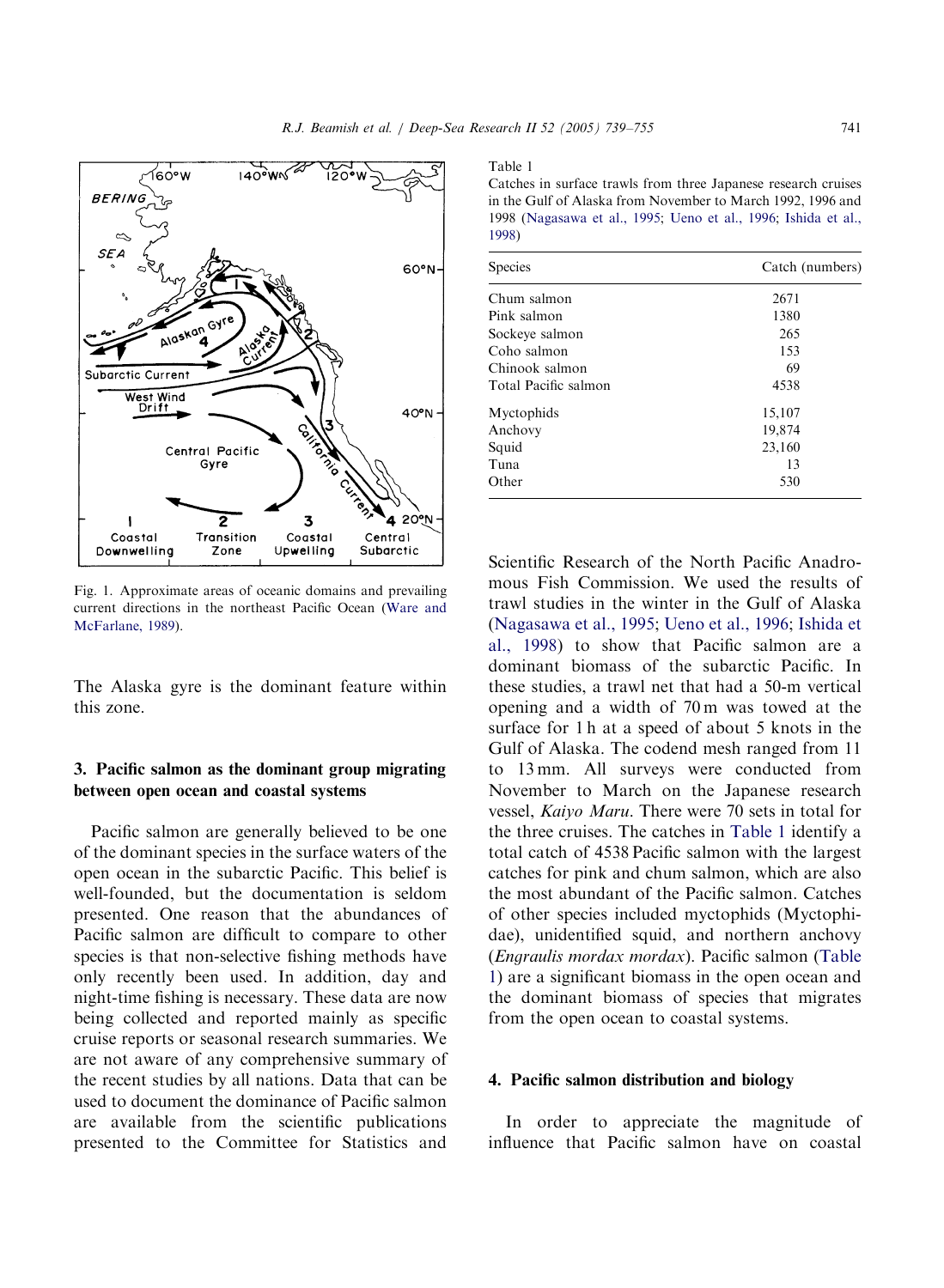systems via their migration and transfer of energy from open ocean, it is important to review their widespread distribution and unique biology. A summary of the distribution of Pacific salmon of North American origin has recently been published by Russian scientists ([Gritsenko, 2002\)](#page-15-0). This atlas of the marine distribution of various stocks of Pacific salmonids during the spring-summer feeding period and prespawning migration is based on tagging data collected from 1956 to 2000 (updated from [Myers et al., 1996\)](#page-15-0). The tagging studies were on the high seas and the recoveries were in the coastal areas or the spawning rivers. Earlier summaries have been published ([Neave](#page-15-0)

[et al., 1976](#page-15-0); [Ogura, 1994;](#page-15-0) [Myers et al., 1996\)](#page-15-0), but the Russian study includes more recent information. From 1956 to 2000 there were 20,500 fish of all salmon species that were tagged and recaptured. In our report, we reproduce the figures from [Gritsenko \(2002\)](#page-15-0) with tagging locations shown in black ([Figs. 2–7](#page-3-0)). The extreme boundary for all tags represents the outermost distribution for the group of stocks over the tagging study. Obviously, the distribution will be affected by a variety of conditions including temperature and the presence of prey. However, these distribution charts clearly indicate the general feeding areas of Pacific salmon of North American origin. The life histories of the



Fig. 2. Distribution of steelhead trout of North American origin in the North Pacific. Solid squares represent the release locations of tagged salmon that were subsequently recaptured in coastal spawning locations.



<span id="page-3-0"></span>Fig. 3. Distribution of sockeye salmon of North American origin in the North Pacific. Solid squares represent the release locations of tagged salmon that were subsequently recaptured in coastal spawning locations.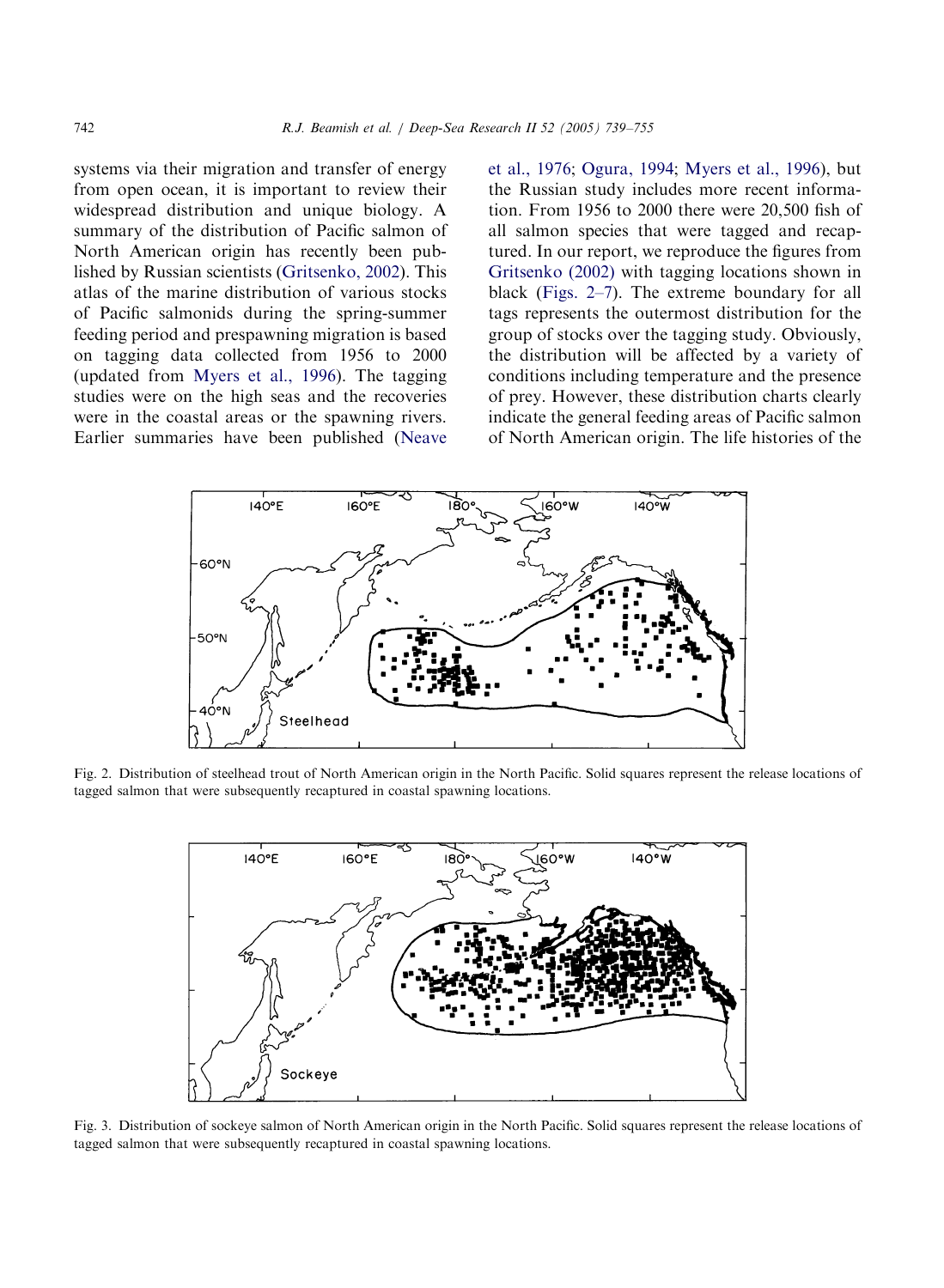

Fig. 4. Distribution of chum salmon of North American origin in the North Pacific. Solid squares represent the release locations of tagged salmon that were subsequently recaptured in coastal spawning locations.



Fig. 5. Distribution of pink salmon of North American origin in the North Pacific. Solid squares represent the release locations of tagged salmon that were subsequently recaptured in coastal spawning locations.



<span id="page-4-0"></span>Fig. 6. Distribution of coho salmon of North American origin in the North Pacific. Solid squares represent the release locations of tagged salmon that were subsequently recaptured in coastal spawning locations.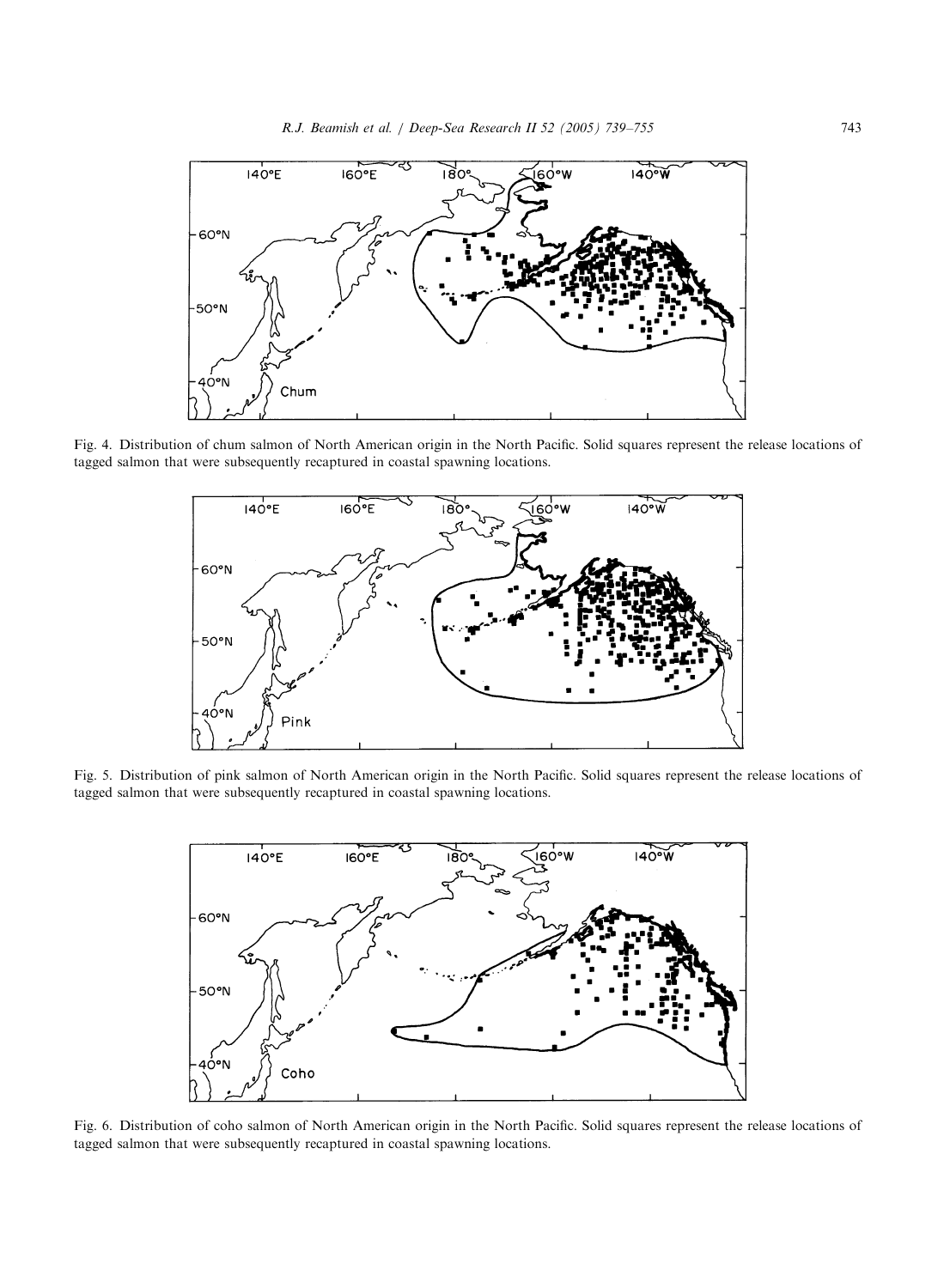

Fig. 7. Distribution of chinook salmon of North American origin in the North Pacific. Solid squares represent the release locations of tagged salmon that were subsequently recaptured in coastal spawning locations.

following species, including their proposed migration patterns, have been summarized in [Groot and](#page-15-0) [Margolis \(1991\).](#page-15-0) In addition, new ideas about the early migration have been proposed by [Welch et](#page-16-0) [al. \(2002\)](#page-16-0). The reader is referred to these reports for a more detailed description of the seasonal and age specific migrations. Here we show the extent of the migrations to document the area of the open ocean that is habitat for juvenile Pacific salmon.

# 4.1. Steelhead

Steelhead is the common name used for the anadromous type of rainbow trout. Steelhead is much less abundant than its Pacific salmon relatives, but it has an impressive offshore migration behaviour. Steelhead may move immediately out to open-ocean waters, rather than migrating north through coastal waters ([Fig. 2](#page-3-0)). Steelhead have a more western and southern distribution than the other Pacific salmon. Some steelhead remain in the open ocean for one winter.

# 4.2. Sockeye salmon

<span id="page-5-0"></span>Sockeye salmon, also inhabit areas in the western North Pacific open ocean waters, but are concentrated in the Gulf of Alaska and the Bering Sea ([Fig. 3](#page-3-0), [Burgner, 1991\)](#page-14-0). Sockeye salmon migrate northward along the coast in their first marine summer and move into the open ocean in

the fall or early in the next year ([Burgner, 1991\)](#page-14-0). Most sockeye remain in the open ocean for two winters. Sockeye salmon at the southern end of their ocean distribution appear to have a greater range in the timing of their return to fresh water.

Alaskan stocks that inhabit both the Bering Sea and the Gulf of Alaska have considerable overlap in their distribution with sockeye stocks from the south (British Columbia). [Peterman \(1984a,b\)](#page-15-0) proposed that there is a trophic interaction of British Columbia and Alaskan sockeye stocks in the Gulf of Alaska. [Royce et al. \(1968\)](#page-16-0) estimated that sockeye salmon are almost continual travellers, with annual migrations that exceed 3700 km. Even more noteworthy is the speed, precision, and the accuracy of the migration back into the coastal zone, and then to the exact area where the salmon were hatched ([Burgner, 1991\)](#page-14-0).

#### 4.3. Chum salmon

Chum salmon are distributed similar to sockeye salmon, except juveniles may remain in the coastal areas longer in their first year and more individuals may spend more than two winters in the high seas. Chum salmon from North America are not commonly reported from the western Pacific ([Fig. 7,](#page-5-0) [Salo, 1991](#page-16-0)). The farthest westward that North American chum have been reported was  $178^{\circ}$  30'E for chum salmon from the Yukon River; however, there is overlap of stocks of Asian and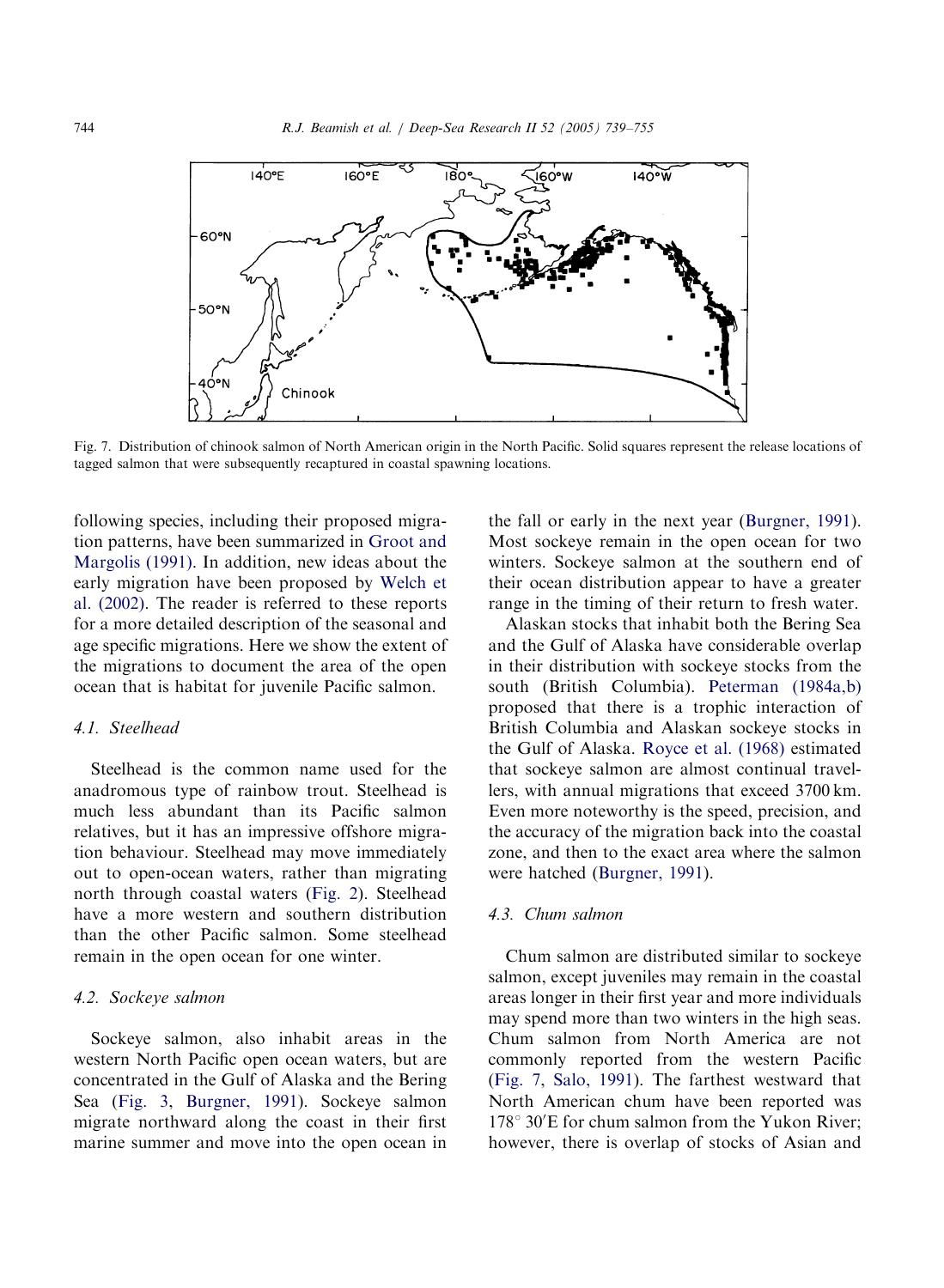North American origin ([Salo, 1991](#page-16-0)). Most chum 4.5. Coho salmon

salmon of North American origin spend three winters in the ocean, but a smaller percentage spend four winters and less than 5% spend five winters. Stocks are mixed in the Gulf of Alaska. For example, chum salmon returning to Alaska have been tagged from off British Columbia through to the Central Aleutian Islands [\(Salo,](#page-16-0) [1991](#page-16-0)). Chum salmon increase their weight between 60% and 92% in their final marine year ([Ricker,](#page-15-0) [1964](#page-15-0)). This would mean that chum salmon feed extensively immediately before they return to coastal areas. Recent research by [Beamish and](#page-14-0) [Mahnken \(2001\)](#page-14-0) and [Beamish et al. \(2004\)](#page-14-0) showed that juvenile coho salmon, in their first ocean year, had better survival over the first ocean winter if they grew to a critical size by early summer. It is possible that the amount of growth achieved in the final marine years is related to the overall spawning success. This is an hypotheses, but it may be an important issue as global warming increases surface temperatures increasing the maintenance energy levels of Pacific salmon on the high seas.

# 4.4. Pink salmon

Pink salmon are the most abundant of the Pacific salmon, both in biomass and in numbers. They are the least dependent of fresh water. They are the smallest of Pacific salmon but have the largest rate of growth. Pink salmon in some rivers, such as the Fraser River, may spawn only every other year. Pink salmon are common near the mouths of shorter streams and rivers. Migration into the open ocean is believed to occur in midsummer [\(Healey, 1980\)](#page-15-0), although recent studies have found large abundances of pink salmon inshore as late as September (Richard Beamish, unpublished data). They remain at sea for one winter and return to spawn in the following summer and fall. Pink salmon are common in the Gulf of Alaska but relatively few are found west of  $160^\circ$  west longitude [\(Fig. 5,](#page-4-0) [Heard, 1991\)](#page-15-0). Pink salmon, perhaps more than other Pacific salmon, are known to produce large abundances of adults very quickly from small biomasses as well as the opposite [\(Heard, 1991](#page-15-0)). This is important as pink salmon may be one of the best biological

indicators of ecosystem change [\(Beamish and](#page-14-0) [Mahnken, 2001\)](#page-14-0).

Some coho have been observed in the Gulf of Alaska and even in the western Pacific ([Fig. 6](#page-4-0), [Sandercock, 1991](#page-16-0)). However, coho are mainly a coastal species, not moving too far offshore. Coho spend one winter in the ocean, thus the extent of their migrations is limited. However, most coho appear to migrate north in the fall within the coastal area and return along the coast to spawn in the late summer and fall of the next year [\(Hartt](#page-15-0) [and Dell, 1986;](#page-15-0) [Sandercock, 1991](#page-16-0)). Coho are not abundant relative to most other salmon species, but they are widespread. They also have a diversity of life history types that results in a wide range of spawning migration times.

# 4.6. Chinook salmon

Chinook salmon are virtually a coastal migrant, with very few fish found outside of the 200-mile limits of Canada and the United States [\(Fig. 7](#page-5-0), [Healey, 1991\)](#page-15-0). Chinook may live as long or longer in the ocean than chum or sockeye salmon and can grow to the largest sizes of all Pacific salmon ([Healey, 1991\)](#page-15-0). The factors that affect the migratory patterns of chinook are complex as there are a variety of patterns for stocks that spawn close to each other in fresh water ([Healey, 1991](#page-15-0)). Chinook salmon have two life history types. The ocean type enter the ocean in their first year in fresh water and migrate less in the ocean. The stream type spend one winter in fresh water, enter the ocean in their second freshwater year, and tend to migrate farther. Relative to other species, few chinook have been captured in the open ocean ([Fig. 7](#page-5-0), [Healey, 1991](#page-15-0)). The few that have been captured came from widely distributed spawning areas.

# 5. Pacific salmon energy input to freshwater and coastal systems

Pacific salmon are the major group of fishes that migrate between open-ocean and coastal systems.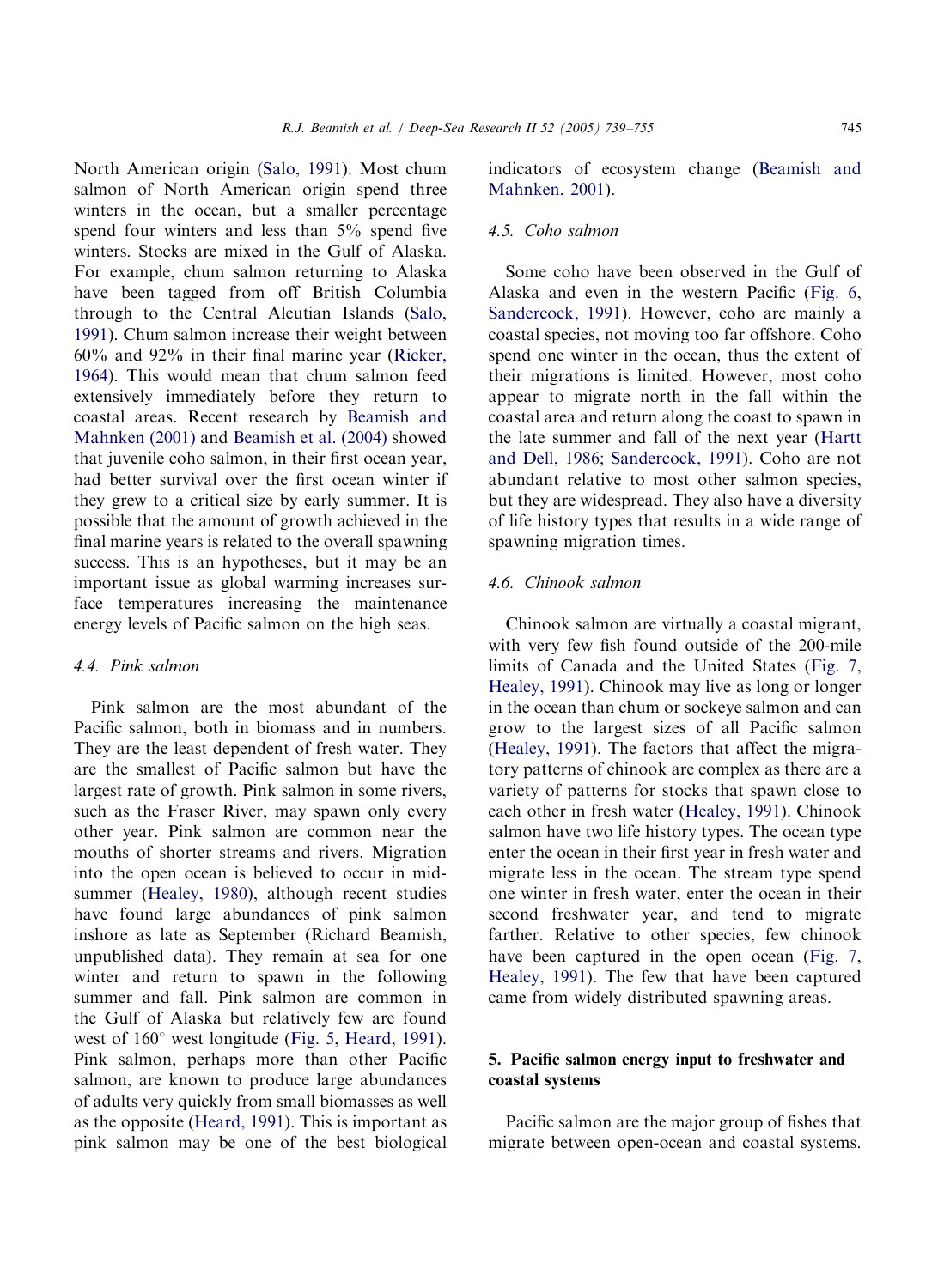Pacific salmon have a great impact on the energy input to coastal and freshwater systems. Recently it has been shown that in fresh water, decaying salmon carcasses provided important nutrients to freshwater ecosystems ([Stockner and Ashley,](#page-16-0) [2003](#page-16-0)). [Larkin and Slaney \(1997\)](#page-15-0) reported that the average proportion of nitrogen and phosphorus in a Pacific salmon was 3.04% nitrogen and 0.36% phosphorus by body weight. [Gresh et](#page-15-0) [al. \(2000\)](#page-15-0) used these percentages to estimate that prior to the major commercial fisheries, spawning salmon in the northeast Pacific ecosystem produced 6,850,000 kg of nitrogen and 810,000 kg of phosphorus. They argue that the high exploitation rates in the 1900s resulted in a nutrient deficit in the rearing areas of Pacific salmon that may even have caused ecosystem failure, greatly reducing the abundance of some stocks. The literature is clear that marine nutrients that are derived from the decaying carcasses of salmon are important to the productivity of some lakes and streams ([Stockner](#page-16-0) [and Ashley, 2003](#page-16-0)), including the production of aquatic plants and organisms as well as riparian production [\(Cedarholm et al., 2000a,b](#page-14-0)). Using the statistical records of the International North Pacific Fisheries Commission and the North Pacific Anadromous Fish Commission, we estimated that the average annual catch of all Pacific salmon by all countries from 1990 to 1999 was 852,000 tonnes. Using an average exploitation rate of 60%, this would indicate that the total average annual biomass of the adults was 1,420,000. If all of these fish returned to spawn, using the [Larkin](#page-15-0) [and Slaney \(1997\)](#page-15-0) estimates of an average contribution of nitrogen and phosphorus, the average production of all adults in the absence of fishing in the 1990s, would produce about 43,170 tonnes of nitrogen and 5110 tonnes of phosphorus.

While it is possible to estimate the amount of nitrogen and phosphorus that might be added to freshwater ecosystems in the absence of fishing, it is more difficult to quantify the importance of the reduced nutrients. [Stockner and Ashley \(2003\)](#page-16-0) estimate that marine derived total phosphorus currently accounts for 15–40% of the annual load for sockeye producing lakes [\(Stockner, 1987\)](#page-16-0). Sockeye salmon from the Fraser River were fished at an almost constant rate of 70–80% in recent

years [\(Beamish et al., 1998\)](#page-14-0). This means that, in the absence of fishing, most of the phosphorus load could come from the sockeye carcasses. Perhaps an even better example of the importance of lost nutrients was the estimate of a loss of between 225 and 275 tonnes of phosphorus due to Pacific salmon fishing by Canada over the past century ([Stockner and Ashley, 2003](#page-16-0)). Apparently this loss would be sufficient to produce more than 100,000 tonnes of living autotrophic plant biomass. When one recognizes that, in the absence of fishing, additions of approximately 5100 tonnes of phosphorus could be made to coastal ecosystems throughout the range of Pacific salmon, it becomes clear that marine derived nutrients from decaying Pacific salmon carcasses represent an important transfer of energy from open-ocean ecosystems.

# 6. Other species migrating between open-ocean and coastal systems

There are examples of other species moving from open-ocean systems to coastal systems off the northeast Pacific ocean. Albacore tuna are not only important commercially, but are highly migratory between the open ocean and coastal areas, particularly in the Coastal Upwelling Domain. Elasmobranchs are apex predators, some of which make extensive migrations between open oceans and coastal systems.

# 6.1. Albacore tuna

Albacore tuna dominate tuna catches in the northeast Pacific Ocean. Landings of albacore tuna in the northeast Pacific averaged 15,000 tonnes in the 1970s, and have been variable since 1980 ranging from 1297 to 11,823 tonnes. In some years, albacore tuna represent a large proportion of the biomass in the Central Pacific Gyre. Albacore tuna reside in the open ocean, but some migrate inshore and northward along the west coast of North America (Coastal Upwelling Domain) during the summer months. In particular, during warmer years, albacore tuna migrate closer to shore and farther north, supporting moderately sized commercial fisheries in coastal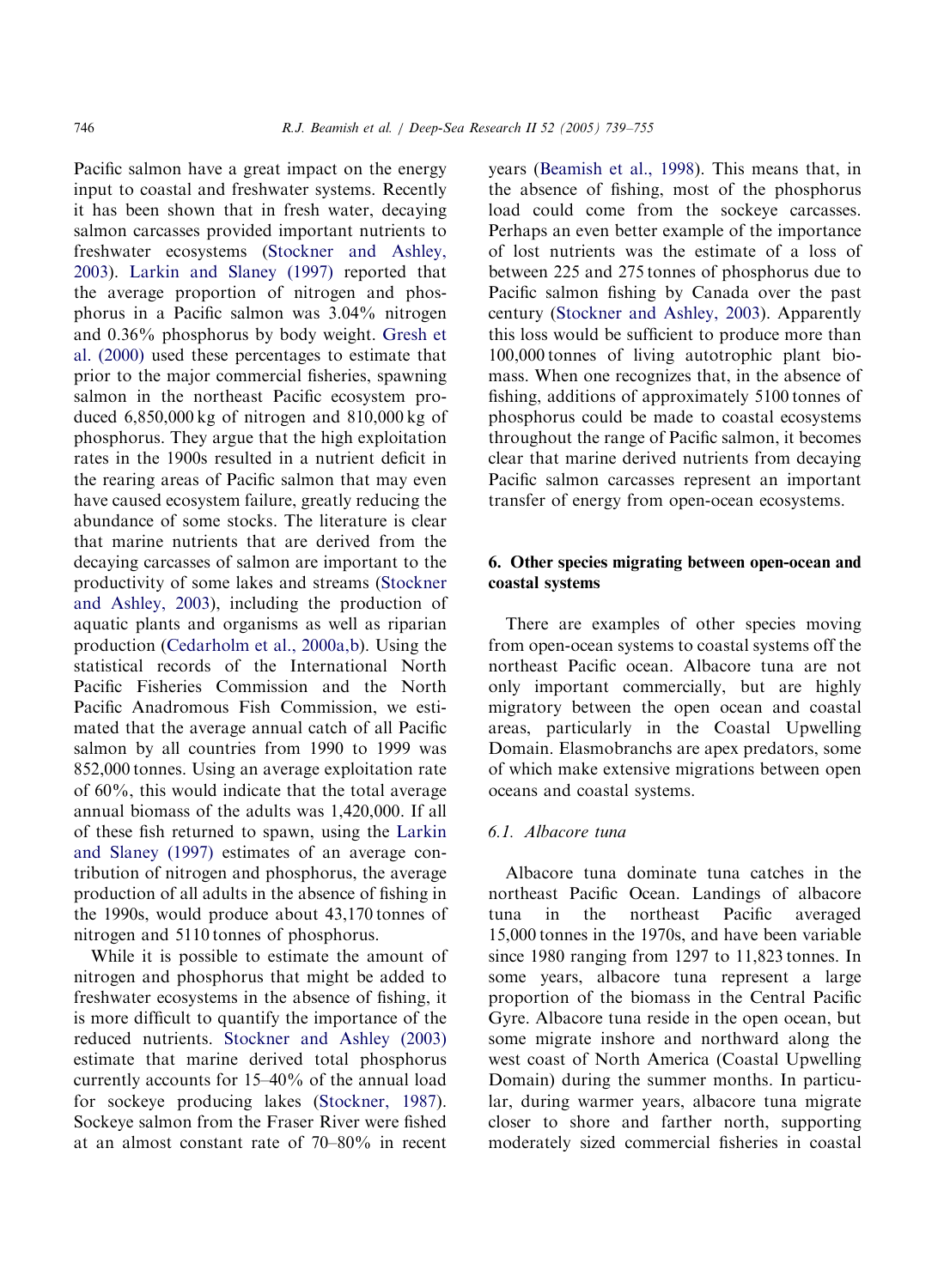waters. Both Canadian and United States commercial and recreational fishermen catch albacore tuna in the coastal areas from July through to November, depending on the surface water temperatures. Most catches occur at sea-surface temperatures from 16 to 18  $\degree$ C. In recent years the international fishery for albacore tuna started in early April in areas northwest of Midway Island ([Childers, 2002](#page-14-0)). By July and August, the fishery expanded to the east and to the west along the coast of North America [\(Shaw and Stocker, 2002](#page-16-0)) from off the west coast of Vancouver Island to California ([Fig. 8\)](#page-8-0). The movement of albacore tuna into the coastal zone is temperature related, but it is also associated with feeding. Thus, some of the production in the coastal regions in the



Fig. 8. Canadian North Pacific albacore tuna catch in 2000 [\(Shaw and Stocker, 2002](#page-16-0)).

summer contributes to the total production of the albacore tuna population in the open ocean.

# 6.2. Elasmobranchs

[McKinnell and Seki \(1998\)](#page-15-0) examined the distribution and relative abundance of sharks captured in the Japanese high-seas squid driftnet fishery in the North Pacific Ocean from 1990 to 1991 and an experimental driftnet fishery in coastal waters off British Columbia from 1985 to 1987. They reported that elasmobranchs accounted for 1.07% of the total Japanese driftnet catch [\(Fig. 9](#page-8-0)) monitored by onboard observers. Blue sharks (Prionace glauca) accounted for 93.7%  $(n = 188, 200)$  and salmon sharks (*Lamna ditropis*) 5.23% ( $n = 10,496$ ) of this catch. In the Canadian experimental fishery, both blue and salmon shark catches were an order of magnitude higher in the coastal waters than in the high-seas driftnet fishery and the average size of blue sharks was larger than those captured in the high seas fishery. This phenomenon also was reported by [Caillet and](#page-14-0) [Bedford \(1983\),](#page-14-0) who reported catching larger blue sharks in coastal waters off California than on the high seas. The data presented by [McKinnell and](#page-15-0) [Seki \(1998\)](#page-15-0) were in agreement with a generalized blue shark migration model developed by [Nakano](#page-15-0) [\(1994\)](#page-15-0). He identified the nursery area and location of subadults (females north and males south) as central North Pacific. Adults were found throughout the whole nursery and rearing area as well as closer to the coast. [McKinnell and Seki \(1998\)](#page-15-0)



<span id="page-8-0"></span>Fig. 9. Catch composition (% of numbers caught) of elasmobranchs incidentally taken in the Japanese North Pacific high-seas driftnet fishery (1990–1991) reported by onboard observers ([McKinnell and Seki, 1998](#page-15-0)).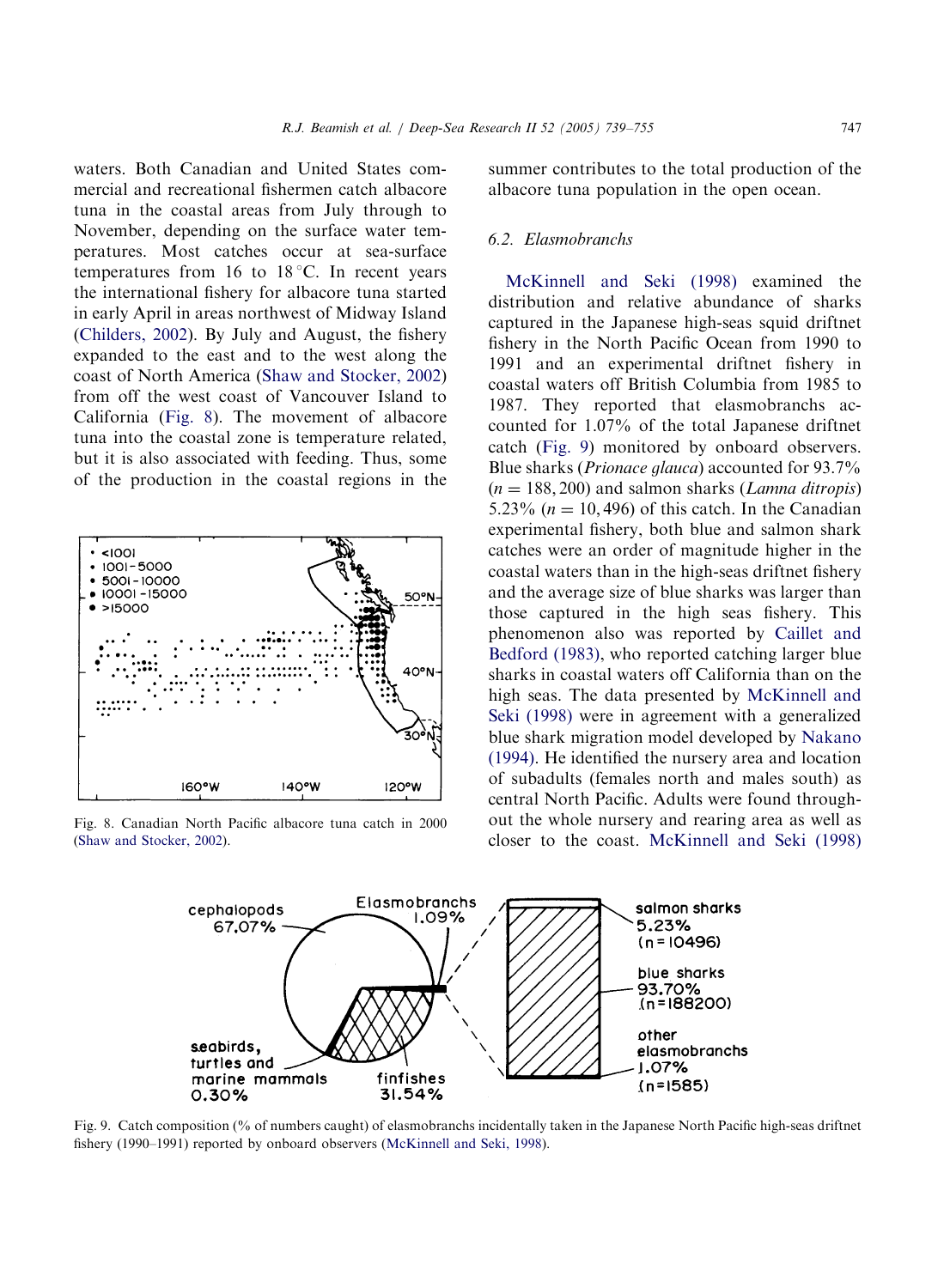concluded that both blue and salmon shark abundance was greater near the western coast of Canada (North America) and that feeding adult blue shark were more coastal, therefore contributing to a transfer of nutrients to the open ocean during spawning.

[Nagasawa \(1998\)](#page-15-0) presented monthly catches of salmon sharks that clearly indicate northward movement into the western and central north Pacific Ocean in spring and a southward migration in autumn. Catches in the eastern Pacific (eastern gyre and coastline of the Gulf of Alaska) were highest in summer (July). In the eastern Pacific Ocean, greatest densities were found between 50 to  $60^{\circ}$ N, from coastal to offshore waters. There is an annual north and south movement, but salmon sharks are found in the Gulf of Alaska during all months of the year. Recently, the Alaska shark assessment program deployed satellite linked tags on salmon sharks in Prince William Sound, Alaska ([Hulbert et al., in press\)](#page-15-0). Position data from these tags indicated sharks moved out of the Sound, through the open Gulf or along the coast with some releasing off Oregon and northern California. [Fig. 10](#page-9-0) shows the tracks of 10 salmon sharks released in July 2000 and 2001 that were deployed from between 22 and 203 days. It is clear that these sharks move throughout the open ocean and coastal areas of the northern North Pacific Ocean.

Other sharks that are less abundant contributed to transfer of energy between open-ocean and coastal systems. We did not include these sharks, but it was difficult to exclude one of these species. It is impressive that spiny dogfish (Squalus acanthias) tagged off the west coast of Canada are recaptured off Japan [\(Fig. 11](#page-10-0), [McFarlane and](#page-15-0) [King, 2003](#page-15-0)). Although the migration from one coast to another appears to be rare relative to the abundances of spiny dogfish (about 71,000 dogfish were tagged and released in the Canadian zone and 41 have been recaptured off Japan), the migration



<span id="page-9-0"></span>Fig. 10. Track positions of 10 salmon sharks tagged in Prince William Sound during July 1999–2001. Location coordinates are from Argos Satellite-derived end-point positions (sharks A–D; sharks F–I) and from Global Positioning System at time of release, recapture location (shark E). Multiple intermediate locations from SPOT2 tags are indicated for sharks A, B and G. Numbers in parentheses indicate days at large. Lines with arrows indicate net direction of movement ([Hulbert et al., in press](#page-15-0)).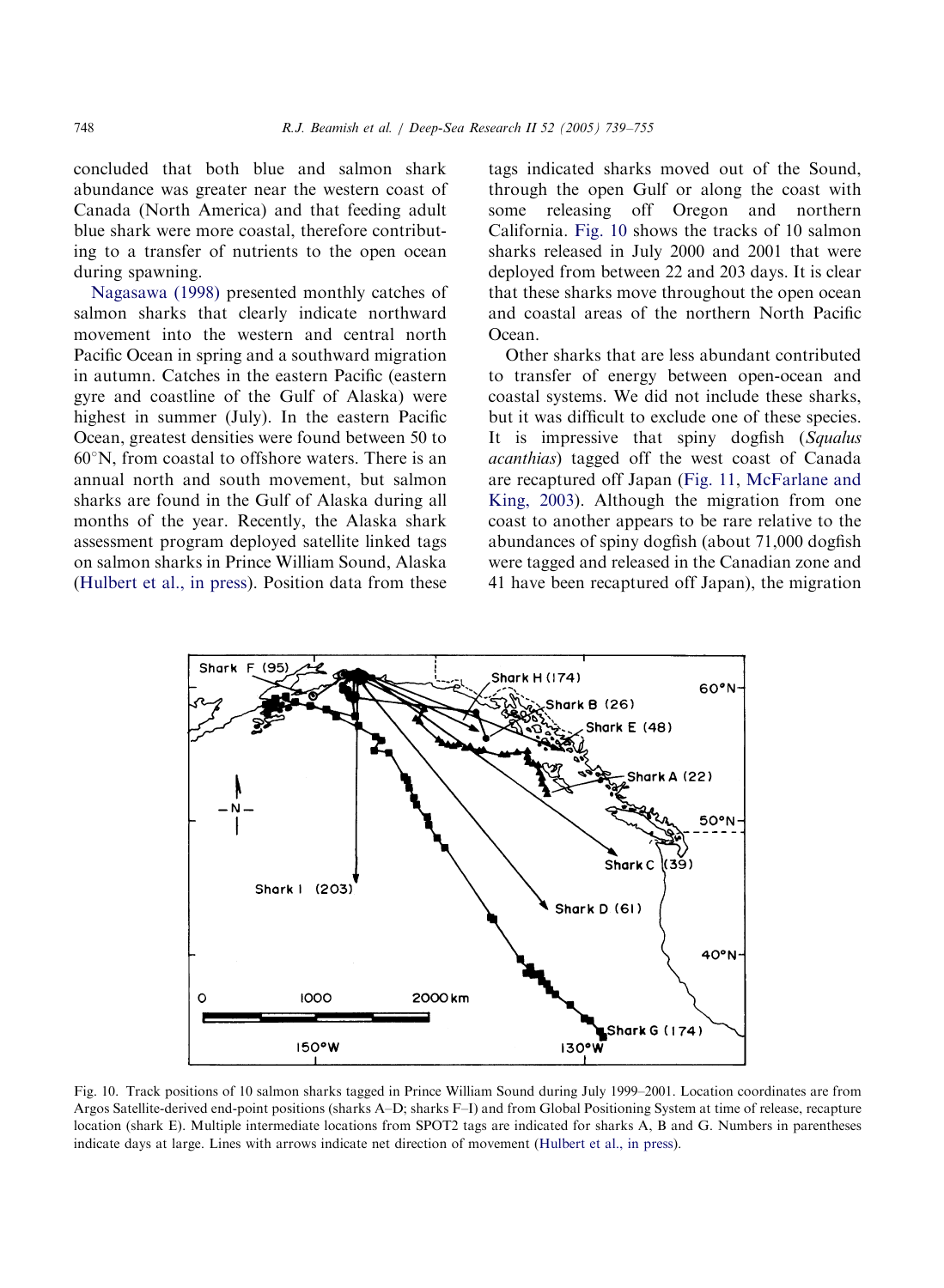

Fig. 11. Release (hatched area) and recovery positions of tagged spiny dogfish. Recaptures from Canadian releases were made from Mexico to Alaska through to Japan ([McFarlane and King, 2003](#page-15-0)).

from the coastal zone of one continent to the coastal zone of another is difficult to ignore.

#### 7. North–south coastal migrations

Virtually all of the commercial fisheries occur in coastal waters. Three major fisheries are for species that undergo extensive migrations within the coastal ecosystem either as juveniles or as adults. Pacific halibut, Pacific hake, and Pacific sardine are three of the most abundance species in the Coastal Upwelling and Coastal Downwelling Domains. While the north–south migration of these species is limited to coastal waters only, they may be important mechanisms for the redistribution of energy between the Coasal Upwelling and Coastal Downwelling Domains.

# 7.1. Pacific halibut

<span id="page-10-0"></span>Pacific halibut (Hippoglossus stenolepis) occur from California to the Bering Sea. It is believed that the major spawning areas are north of Canadian waters and that juveniles rear in these areas. Some juveniles migrate back into the feeding areas off Canada and off the area from Washington State to California [\(Skud, 1977](#page-16-0)), although the details of the recruitment of these juveniles are poorly understood. There also is a lack of under-



Fig. 12. Major spawning areas of Pacific halibut (hatched areas). Solid arrows represent proposed movement of eggs and larvae, and broken arrows represent proposed migration of some juveniles.

standing of the migrations of mature halibut at the southern range of their distribution. Once halibut mature, it is generally believed that extensive north and south migrations are restricted [\(Skud, 1977](#page-16-0); [Thompson and Van Cleve, 1936\)](#page-16-0). However, the International Pacific Halibut Commission continues to conduct tagging studies and we should be prepared for surprises. The major spawning areas are identified in [Fig. 12.](#page-10-0)

# 7.2. Pacific hake

The major population of Pacific hake (Merluccius productus) is found off the west coast of North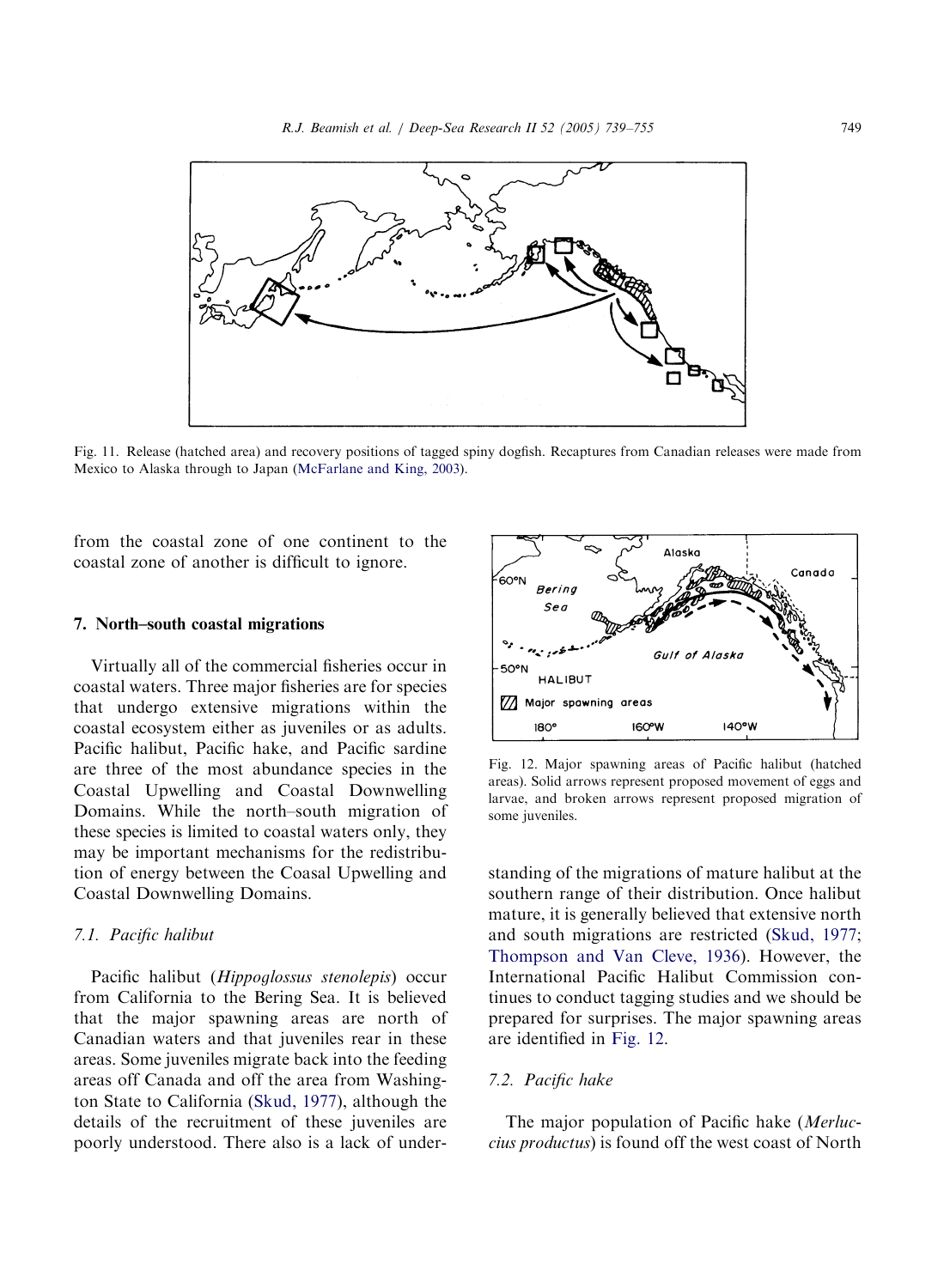America. There are smaller, distinct stocks such as in the Strait of Georgia, Puget Sound, and a variety of inlets ([Beamish and McFarlane, 1985\)](#page-14-0). The offshore population spawns off southern California ([Fig. 13\)](#page-11-0) and the juveniles and adults rear from California to off Vancouver Island ([Dorn and Saunders, 1997\)](#page-14-0). The coastal population has a seasonal feeding migration in which the larger and older fish usually move north as far as Vancouver Island. The movement north is related to temperature [\(Ware and McFarlane, 1995\)](#page-16-0) as indicated by the almost doubling of the biomass off Canada in the warm years of the 1990s ([McFarlane et al., 2000](#page-15-0)). In fact, in 1998, the feeding migration was as far as southeast Alaska, with a small number of individuals remaining to spawn off Vancouver Island ([McFarlane et al.,](#page-15-0) [2000](#page-15-0)). In the late summer and fall, Pacific hake generally return to the spawning areas off California.

#### 7.3. Pacific sardine

The coastal migratory behaviour of Pacific sardine (Sardinops sagax) is still poorly understood despite a prolonged period of extensive research designed to explain the spectacular decline in abundance in the late 1940s. The fishery for Pacific sardines off the west coast of North America was the largest in the early 1900s and one of the most valuable. The fishery off Canada was believed by some to be part of a genetically distinct population that spawned at the northern limit of the spawning distribution ([Felin, 1954;](#page-15-0) [Radovich,](#page-15-0) [1982,](#page-15-0) [Fig. 14\)](#page-11-0). Others believed that it was one population in which the older fish migrated successively farther north as they aged ([Schwei](#page-16-0)[gert, 1988](#page-16-0)). The fishery for Pacific sardines quickly became the largest fishery in the 1920s through to the late 1940s, when it collapsed. Initially the collapse was blamed on over fishing, but recently it



<span id="page-11-0"></span>Fig. 13. Major summer concentrations and winter spawning areas of Pacific hake. Arrows indicate spring and fall migration route.



Fig. 14. Major summer concentrations and winter spawning areas of Pacific sardines. Arrows indicate spring and fall migration route.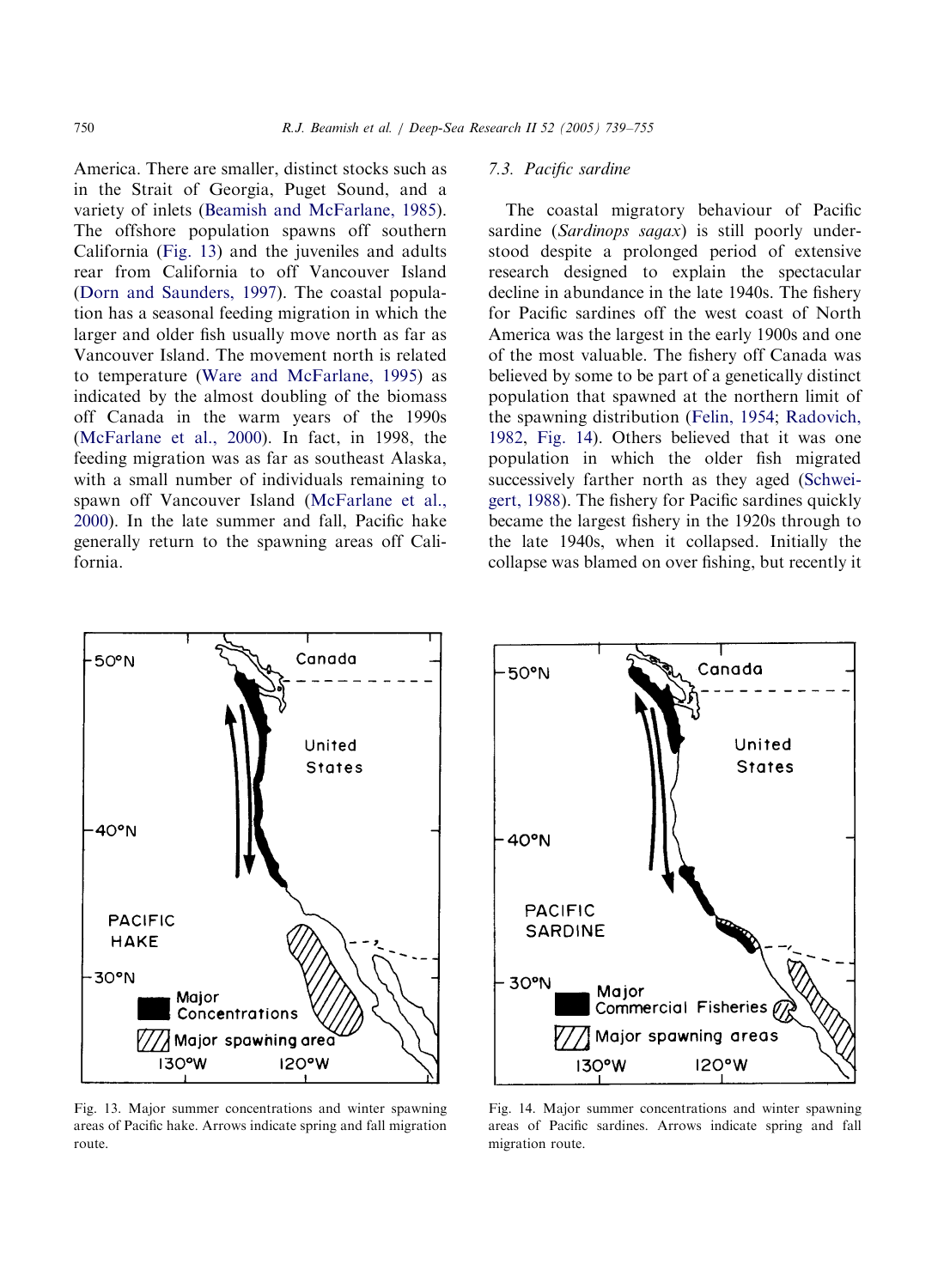is accepted that it was a combination of over fishing at a time of exceptionally poor marine survival [\(MacCall, 1979](#page-15-0); [Ware and Thomson,](#page-16-0) [1991](#page-16-0)). Virtually no Pacific sardines were reported in the Canadian zone until the early 1990s ([Hargreaves et al., 1994](#page-15-0)). Pacific sardines are now migrating into the Canadian zone, and it appears that a small number may even be resident ([McFarlane and Beamish, 1999;](#page-15-0) [McFarlane et al.,](#page-15-0) [2000](#page-15-0)).

#### 8. Seamounts

There are approximately 46 seamounts off the west coast of North America that are less than 1000 m below the surface ([Fig. 15](#page-12-0), courtesy of John Dower, University of Victoria, Victoria, British Columbia, Personal Communication). The combined surface area of seamounts that could support fish is small relative to the coastal areas. However, the species on these seamounts provide evidence of dispersion from the coastal area to the open ocean. A number of seamounts have been sampled for resident fishes ([Table 2\)](#page-12-0); however, here we only consider the species found on Bowie Seamount, 180 km west of the Queen



<span id="page-12-0"></span>Fig. 15. Location of shallow seamounts off the west coast of North America. Solid circles indicate seamounts where the surface is less than 500 m and solid squares indicate seamounts where the surface is between 500 and 1000 m. (Figure was provided by J. Dower.)

| эĐL |  |  |  |  |  |  |  |  |  |  |  |  |  |  |  |  |  |  |  |  |  |  |  |  |  |  |  |  |  |  |  |  |  |  |  |  |  |  |  |  |  |  |  |  |  |  |  |  |  |  |  |  |  |  |  |  |  |  |  |  |  |  |  |  |  |  |  |  |  |  |  |  |  |  |  |  |  |  |  |  |  |  |  |  |  |  |  |  |  |  |  |  |  |  |  |  |  |  |  |  |  |  |  |  |  |  |  |  |  |  |  |  |  |  |  |  |  |  |  |  |  |  |  |  |  |  |  |  |  |  |  |  |  |  |  |  |  |  |  |  |  |  |  |  |  |  |
|-----|--|--|--|--|--|--|--|--|--|--|--|--|--|--|--|--|--|--|--|--|--|--|--|--|--|--|--|--|--|--|--|--|--|--|--|--|--|--|--|--|--|--|--|--|--|--|--|--|--|--|--|--|--|--|--|--|--|--|--|--|--|--|--|--|--|--|--|--|--|--|--|--|--|--|--|--|--|--|--|--|--|--|--|--|--|--|--|--|--|--|--|--|--|--|--|--|--|--|--|--|--|--|--|--|--|--|--|--|--|--|--|--|--|--|--|--|--|--|--|--|--|--|--|--|--|--|--|--|--|--|--|--|--|--|--|--|--|--|--|--|--|--|--|--|--|--|
|-----|--|--|--|--|--|--|--|--|--|--|--|--|--|--|--|--|--|--|--|--|--|--|--|--|--|--|--|--|--|--|--|--|--|--|--|--|--|--|--|--|--|--|--|--|--|--|--|--|--|--|--|--|--|--|--|--|--|--|--|--|--|--|--|--|--|--|--|--|--|--|--|--|--|--|--|--|--|--|--|--|--|--|--|--|--|--|--|--|--|--|--|--|--|--|--|--|--|--|--|--|--|--|--|--|--|--|--|--|--|--|--|--|--|--|--|--|--|--|--|--|--|--|--|--|--|--|--|--|--|--|--|--|--|--|--|--|--|--|--|--|--|--|--|--|--|--|

Major seamounts that have been biologically sampled in the northeast Pacific

| Seamount                         | Latitude | Longitude |
|----------------------------------|----------|-----------|
| Pratt                            | 56.17    | 142.50    |
| <b>Bowie</b>                     | 53.30    | 135.63    |
| Cobb                             | 46.77    | 130.82    |
| Guide                            | 37.02    | 123.33    |
| Davidson                         | 35.72    | 122.72    |
| Erben Tablemount                 | 32.87    | 132.53    |
| Fieberling Tablemount            | 32.37    | 127.83    |
| Seamount 9 mi. NW of Los Islotes | 24.70    | 110.53    |
| Seamount 350                     | 23.00    | 124.83    |
| Hurricane Bank                   | 16.87    | 117.50    |
| Dowd Guyot                       | 13.47    | 120.00    |
| Volcano 7                        | 13.33    | 102.50    |

Latitudes and longitudes are in decimal degrees [\(http://](http://seamounts.sdsc.edu/) [seamounts.sdsc.edu/](http://seamounts.sdsc.edu/) accessed December 11, 2003).

Charlotte Islands [\(Fig. 15](#page-12-0)) [\(Beamish and Neville,](#page-14-0) [2003;](#page-14-0) [Canessa et al., 2003](#page-14-0)). We use this as representative of other seamounts because this seamount has reported fisheries for over 20 years, resulting in a better understanding of the fish fauna than other seamounts. The species composition on Bowie Seamount ([Table 3\)](#page-13-0) is comprised of species typically found in coastal areas. But how do these coastal species arrive on the seamount? The dominant species tend to be top predators ([Beamish and Neville, 2003](#page-14-0)) such as sablefish, Pacific halibut, and rockfish, especially rougheye rockfish (Sebastes aleutianus). There is tagging evidence that shows that sablefish tagged along the coast migrate out to Bowie Seamount and sablefish tagged at the seamount are captured along the coast [\(Beamish and Neville, 2003](#page-14-0); [Whitaker and](#page-16-0) [McFarlane, 1997\)](#page-16-0). There are DNA analyses that show that the yelloweye rockfish (Sebastes ruberrimus) on the seamount cannot be distinguished from those along the coast [\(Yamanaka et al.,](#page-16-0) [2001\)](#page-16-0). Whether the dispersion of coastal fishes to seamounts is direct (e.g., juvenile fish actively migrating) or indirect (e.g., juvenile fish randomly dispersed via currents), there clearly is an association between the fish fauna on Bowie Seamount and probably on other seamounts with the coastal fish fauna.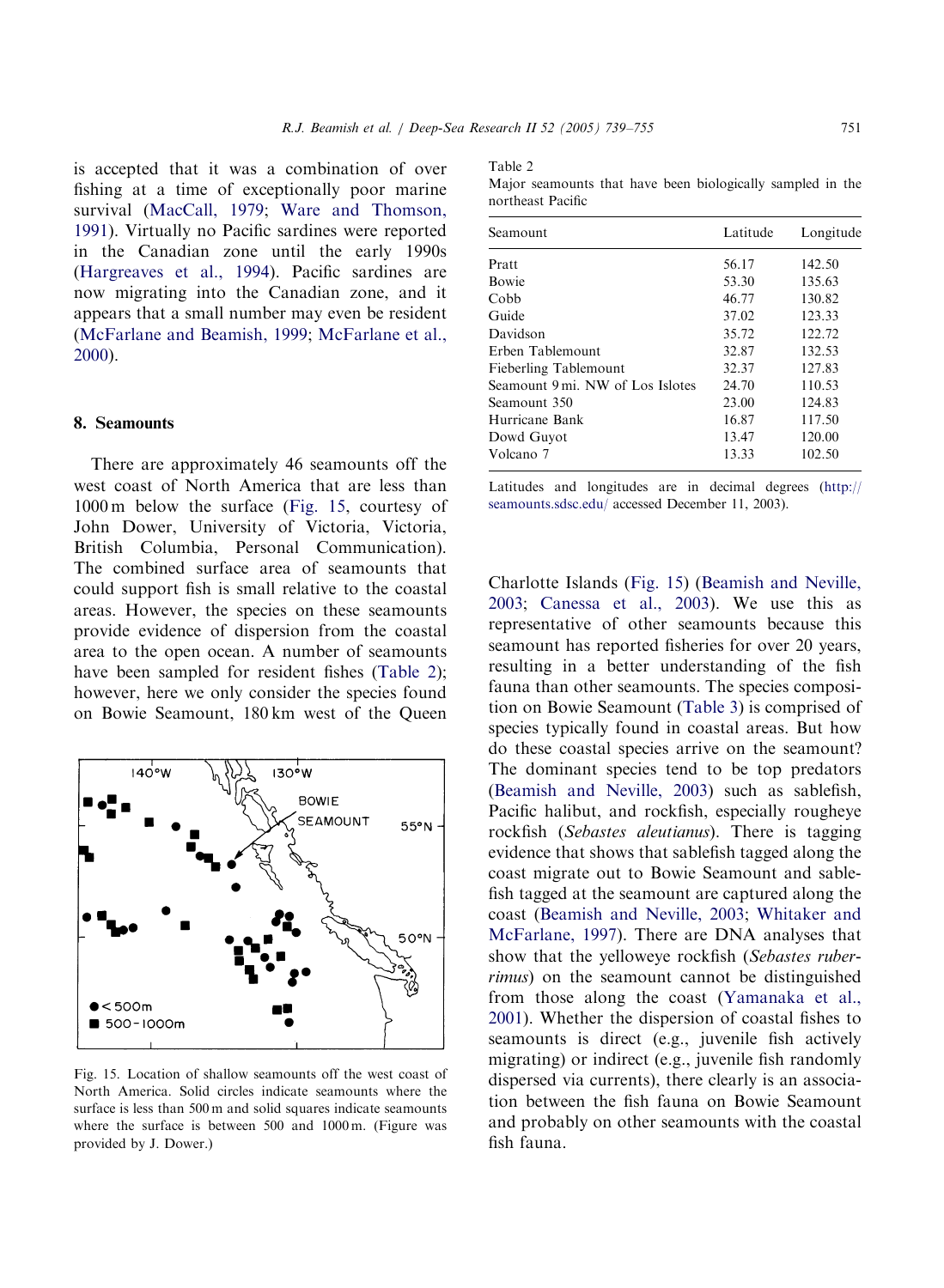#### 752 R.J. Beamish et al. / Deep-Sea Research II 52 (2005) 739–755

| Table 3 |  |  |                                           |
|---------|--|--|-------------------------------------------|
|         |  |  | Fish species identified at Bowie Seamount |

#### Table 3 (continued )

| rish species identified at bowle seamount |                           |                       |                             |
|-------------------------------------------|---------------------------|-----------------------|-----------------------------|
| Common name                               | Scientific name           | Common name           | Scientific name             |
| Elasmobranchs                             |                           | Yellowtail rockfish   | Sebastes flavidus           |
| Basking shark                             | Cetorhinus maximus        | Rosethorn rockfish    | Sebastes helvomaculatus     |
| Blue shark                                | Prionace glauca           | Quillback rockfish    | Sebastes maliger            |
| Brown cat shark                           | Apristurus brunneus       | Vermillion rockfish   | Sebastes miniatus           |
|                                           |                           | China rockfish        | Sebastes nebulosus          |
| Pacific sleeper shark                     | Somniosus pacificus       | Tiger rockfish        | Sebastes nigrocinctus       |
| Spiny dogfish                             | Squalus acanthias         | Bocaccio rockfish     | Sebastes paucispinis        |
| Longnose skate                            | Raja rhina                | Canary rockfish       | Sebastes pinniger           |
| Snipe eels                                |                           | Redstripe rockfish    | Sebastes proriger           |
| Unidentified                              | Nemichthyidae             | Yellowmouth rockfish  | Sebastes reedi              |
|                                           |                           | Yelloweye rockfish    | Sebastes ruberrimus         |
| Dragonfishes                              |                           | Harlequin rockfish    | Sebastes variegatus         |
| Highfin dragonfish                        | Bathophilus flemingi      | Shortspine thornyhead | Sebastolobus alascanus      |
| Longfin dragonfish                        | Tactostoma macropus       | Longspine thornyhead  | Sebastolobus altivelis      |
| Viperfishes                               |                           | Sablefishes           |                             |
| Pacific viperfish                         | Chauliodus macouni        | Sablefish             | Anoplopoma fimbria          |
| <b>Myctophids</b>                         |                           | Flatfish              |                             |
| Broadfin lampfish                         | Lampanyctus ritteri       | Pacific halibut       | Hippoglossus stenolepis     |
|                                           |                           | Deepsea sole          | Embassichthys bathybius     |
| Moras                                     |                           | Dover sole            | Microstomus pacificus       |
| Pacific flatnose                          | Antimora microlepis       | Petrale sole          | Eopsetta jordani            |
| Gadids                                    |                           | Rock sole             | Glyptocephalus zachirus     |
| Pacific cod                               | Gadus macrocephalus       | Arrowtooth flounder   | Atheresthes stomias         |
| Walleye pollock                           | Theragra chalcogramma     |                       |                             |
|                                           |                           | <b>Sculpins</b>       |                             |
| Eelpouts                                  |                           | Red Irish lord        | Hemilepidotus hemilepidotus |
| Longsnout eelpout                         | Bothrocara remigerum      | Unidentified          | Cottidae                    |
| Twoline eelpout                           | Bothrocara brunneum       | <b>Snailfishes</b>    |                             |
| <b>Rattails</b>                           |                           | Blacktail snailfish   | Careploctus melanurus       |
|                                           |                           |                       |                             |
| Pectoral rattail                          | Coryphaenoides pectoralis | <b>Sunfishes</b>      |                             |
| Roughscale rattail                        | Coryphaenoides acrolepis  | Ocean sunfish         | Mola mola                   |
| $D_{\alpha\mu\alpha}$ frot                |                           |                       |                             |

# 9. Conclusions

The purpose of the PICES symposium was to examine the linkages involving the transfer of energy between open ocean and coastal ecosystems. One of these linkages is through the migration of fishes between the two systems. In this study we identified the important pelagic fish migrations that could serve as mechanisms for the transfer of energy. Pacific salmon clearly are the major group of species that migrate between coastal and open oceans. Their anadromous behaviour allows them to have safe refuge for reproduction in fresh water, and a vast feeding

| <b>Myctophids</b><br>Broadfin lampfish | Lampanyctus ritteri     |
|----------------------------------------|-------------------------|
|                                        |                         |
| Moras                                  |                         |
| Pacific flatnose                       | Antimora microlepis     |
| Gadids                                 |                         |
| Pacific cod                            | Gadus macrocephalus     |
| Walleye pollock                        | Theragra chalcogramma   |
| Eelpouts                               |                         |
| Longsnout eelpout                      | Bothrocara remigerum    |
| Twoline eelpout                        | Bothrocara brunneum     |
| <b>Rattails</b>                        |                         |
| Pectoral rattail                       | Coryphaenoides pectora  |
| Roughscale rattail                     | Coryphaenoides acrolep  |
| Pomfret                                |                         |
| Pacific pomfret                        | Brama japonica          |
| Wolffishes                             |                         |
| Wolf eel                               | Anarrhichthys ocellatus |
| Prowfishes                             |                         |
| Prowfish                               | Zaprora silenus         |
| Ragfishes                              |                         |
| Ragfish                                | Icosteus aenigmaticus   |
| Rockfishes                             |                         |
| Rougheye rockfish                      | Sebastes aleutianus     |
| Pacific ocean perch                    | Sebastes alutus         |
| Aurora rockfish                        | Sebastes aurora         |
| Redbanded rockfish                     | Sebastes babcocki       |
| Shortraker rockfish                    | Sebastes borealis       |
| Silvergray rockfish                    | Sebastes brevispinis    |

<span id="page-13-0"></span>Darkblotched rockfish Sebastes crameri Splitnose rockfish Sebastes diaploproa Widow rockfish Sebastes entomelas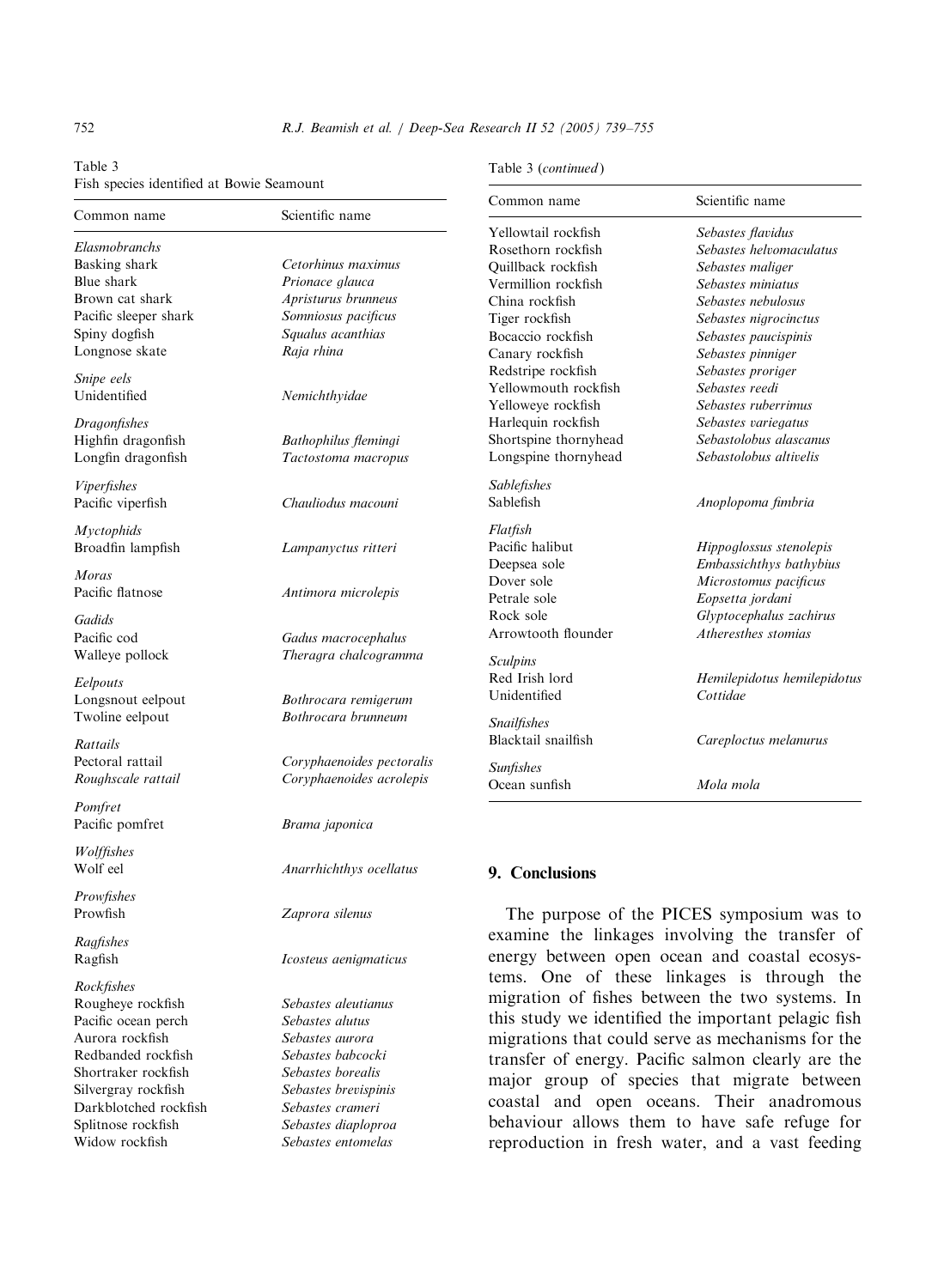area for growth and survival in the ocean. Upon returning to coastal systems they spawn and die. Energy in the form of nitrogen and phosphorus, obtained as body mass in the open ocean, is transferred to freshwater system through the decay of adult salmon carcasses. It is probable that these marine derived nutrients also available to coastal marine ecosystems by predation upon returning adults, through the flow of fresh water into the ocean and by the eventual emergence of Pacific salmon smolts into the marine habitat.

Other species are known to move between the coastal and open-ocean ecosystems. Albacore tuna and elasmobranchs probably contribute to transfers of energy through migration. Although coastal migrations were not a key component of this review, we note that transfers of biomass occur among coastal ecosystems as well, which redistribute energy that was produced in the surface waters of the open ocean in phytoplankton and transferred up the food chain to fishes. The energy exchange between coastal areas and seamount are relatively minor and poorly studied; however, the similarities in fish fauna suggest continuous exchange between these areas and it is important to recognize that the exchanges occur. Overall, our study shows that there are connections between freshwater, coastal and open-ocean waters that link the production in these ecosystems. The most important connection is for Pacific salmon that utilize the production in the open ocean to support large abundance and grow to sizes that enable Pacific salmon to migrate back into fresh water, migrate through the currents and hazards in fresh water, mature sexually, and spawn successfully all with very little feeding once the migration begins in the open ocean.

# Acknowledgements

<span id="page-14-0"></span>Bill Andrews, Ashleen Bensen, Chrys Neville and Maria Surry helped find material and assisted in the preparation of figures. Dr. Oleg Gritsenko kindly provided permission to reproduce the distribution charts of Pacific salmon. Dr. John Dower kindly provided the figure outlining the location of seamounts.

# **References**

- Beamish, R.J., Mahnken, C., 2001. A critical size and period hypothesis to explain natural regulation of salmon abundance and the linkage to climate and climate change. Progress in Oceanography 49, 423–437.
- Beamish, R.J., McFarlane, G.A., 1985. Pacific hake stocks off the west coast of Vancouver Island. Marine Fisheries Review 47 (2), 75–78.
- Beamish, R.J., Neville, C.M., 2003. The importance of establishing Bowie Seamount as an experimental research area. In: Beumer, J., Grant, A., Smith, D. (Eds.), Aquatic Protected Areas: What Works Best and How do We Know? Proceedings of the World Congress on Aquatic Protected Areas, Cairns, Australia, August 2002, Australian Society for Fish Biology. North Beach, Australia, pp. 652–663.
- Beamish, R.J., King, J.R., Noakes, D., McFarlane, G.A., Sweeting, R., 1998. Evidence of a new regime starting in 1996 and the relation to Pacific salmon catches. North Pacific Anadromous Fish Commission Document 321, Fisheries and Oceans Canada, Pacific Biological Station, Nanaimo, British Columbia, Canada V9R 5K6, 21pp.
- Beamish, R.J., Mahnken, C., Neville, C.M., 2004. Evidence that reduced early marine growth is associated with lower marine survival of Coho salmon. Transcriptions of the American Fisheries Society 133, 26–33.
- Burgner, R.L., 1991. Life history of sockeye salmon (Oncorhynchus nerka). In: Groot, C., Margolis, L. (Eds.), Pacific Salmon Life Histories. UBC Press, Vancouver, Canada, pp. 3–117.
- Caillet, G.M., Bedford, D.W., 1983. The biology of three pelagic sharks from California waters, and their emerging fisheries: a review. California Cooperative Oceanic Fisheries Investigations Report 24, 57–69.
- Canessa, R.R., Conley, K.W., Smiley, B.D., 2003. Bowie Seamount marine protected area: an ecosystem overview. Canadian Technical Report on Fisheries and Aquatic Sciences 2461, 85pp.
- Cedarholm, C.J., Kunze, M.D., Murota, T., Sibatani, A., 2000a. Pacific salmon carcasses. Fisheries 24, 6–15.
- Cedarholm, C.J., Johnson, D.J., Bilby, R.E., Dominguez, L.G., Garrett, A.M., Graeber, W.H., Greda, E.L., Kunze, M.D., Marcot, B.O., Palmisano, J.F., Plotnikoff, R.W., Pearcy, W.O., Simenstad, C.A., Trotter, P.C., 2000b. Pacific salmon and wildlife: ecological contexts, relationships and implications for management. In: Washington Department of Fish and Wildlife, Special Edition, Technical Report. Olympia, Washington, pp. 1–138.
- Childers, J., 2002. Summary of the 2001 US North and South Pacific Albacore troll fisheries. N.O.A.A. National Marine Fisheries Service Administrative Report LJ-02-05, Southwest Fisheries Science Center, La Jolla, CA (cited with permission).
- Dorn, M.W., Saunders, M.W., 1997. Pacific hake offshore stock assessment for 1997 and recommended yield options for 1998. Canadian Stock Assessment Research Document 97 (13).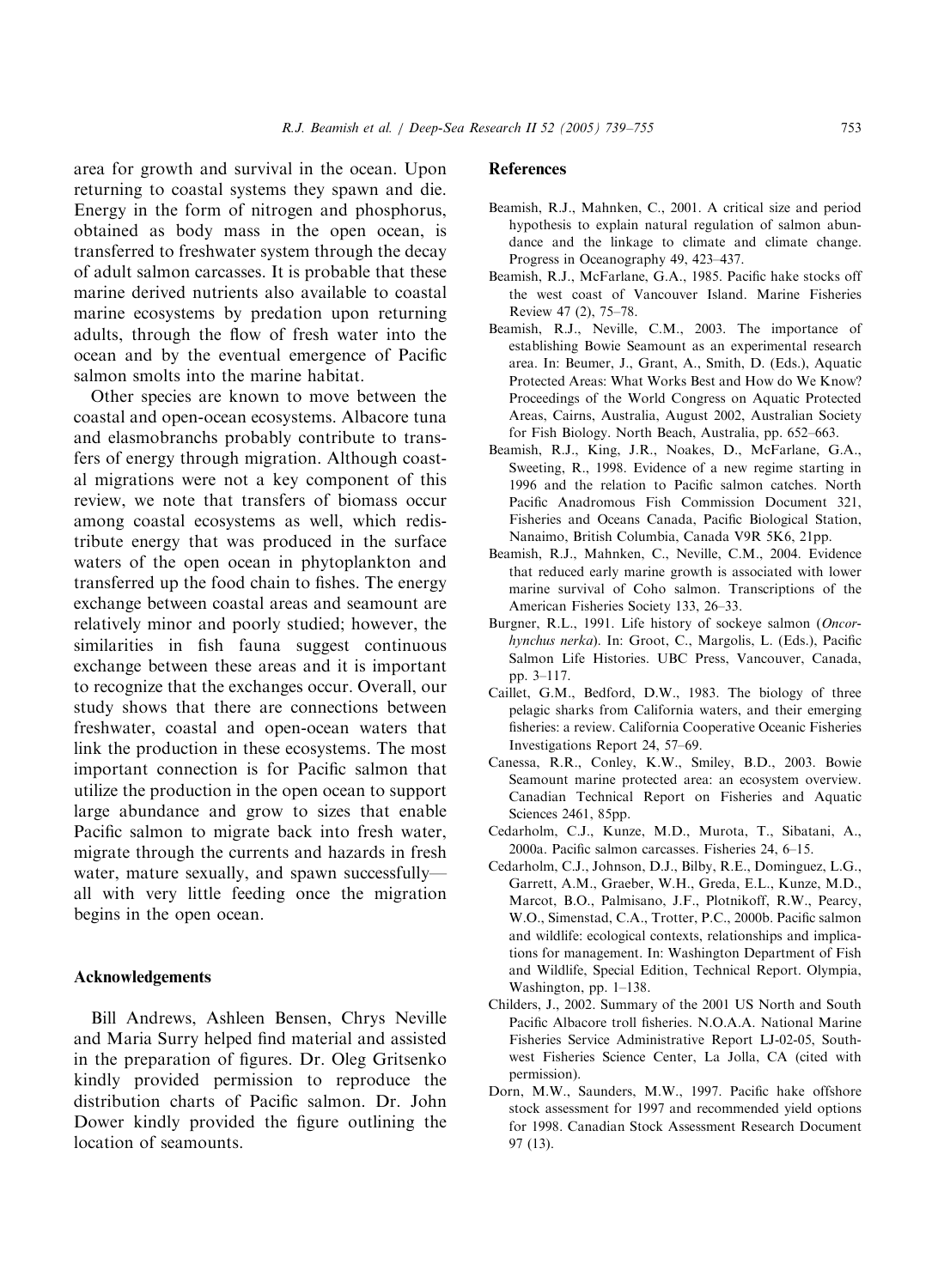- Felin, F.E., 1954. Population heterogeneity in the Pacific pilchard. United States Fish and Wildlife Service Fisheries Bulletin 86, 201–225.
- Gresh, T.J., Lichatowich, J., Schoonmaker, P., 2000. An estimation of historic and current levels of salmon production in the Northeast Pacific ecosystem: evidence of a nutrient deficit in the freshwater systems of the Pacific Northwest. Fisheries 25 (1), 15–21.
- Gritsenko, O.F., 2002. Atlas of Marine Distribution of Pacific Salmons during the Spring-Summer Feeding and Prespawning Migrations. VNIRO Publishing, Moscow (189pp).
- Groot, C., Margolis, L., 1991. Preface: Pacific Salmon Life Histories. UBC Press, Vancouver, Canada, pp. ix–xii.
- Hargreaves, N.B., Ware, D.M., McFarlane, G.A., 1994. Return of the Pacific sardine (Sardinops sagax) to the British Columbia coast in 1992. Canadian Journal of Fisheries and Aquatic Sciences 51, 460–463.
- Hartt, A.C., Dell, M.B., 1986. Early oceanic migrations and growth of juvenile Pacific salmon and steelhead trout. International North Pacific Fisheries Commission Bulletin  $46, 1-105.$
- Healey, M.C., 1980. The ecology of juvenile salmon in Georgia Strait, British Columbia. In: McNeil, W.J., Himsworth, D.C. (Eds.), Salmonid Ecosystems of the North Pacific. Oregon State University Press, Corvallis, Oregon, pp. 203–229.
- Healey, M.C., 1991. Life history of chinook salmon (Oncorhynchus tshawytscha). In: Groot, C., Margolis, L. (Eds.), Pacific Salmon Life Histories. UBC Press, Vancouver, Canada, pp. 312–393.
- Heard, W.R., 1991. Life history of pink salmon (Oncorhynchus gorbuscha). In: Groot, C., Margolis, L. (Eds.), Pacific Salmon Life Histories. UBC Press, Vancouver, Canada, pp. 121–230.
- Hulbert, L.B., Aires-Da-Silva, A.M., Galluci,V.F., Rice, J.S., in press. Seasonal foraging movements and migratory patterns of female salmon sharks Lamna distropis tagged in Prince William Sound, Alaska. Journal of Fish Biology, in press.
- Ishida, Y., Azumaya, T., Ueno, Y., Anma, G., Meguro, T., Yamaguchi, H., Kajiwara, Y., Takagi, S., Kamei, Y., Sakaoka, K., Davis, N., Walker, R., Myers, K., 1998. Stock Abundance and Fish Size of Pacific Salmon in the North Pacific Ocean, 1998. North Pacific Anadromous Fish Commission Document 323, National Research Institute of Far Seas Fisheries, Fisheries Agency of Japan, 5-7-1, Orido, Shimizu, Shizuoka 424, Japan.
- Larkin, G.A., Slaney, P.A., 1997. Implications of trends in marine-derived nutrient influx to south coastal salmonid production. Fisheries 22, 16–24.
- MacCall, A.D., 1979. Population estimates for the waning years of the Pacific sardine fishery. California Cooperative Oceanic Fisheries Investigations 20, 72–82.
- <span id="page-15-0"></span>McFarlane, G.A., Beamish, R.J., 1999. Sardines return to British Columbia waters. In: Freeland, H., Peterson, W.P., Tyler, A. (Eds.), Proceedings of the 1998 Science Board

Symposium on the Impacts of the 1997/98 El Nino Event on the North Pacific Ocean and its Marginal Seas. PICES Scientific Report No. 10, North Pacific Marine Science Organization, Sidney, Canada, pp. 77–82.

- McFarlane, G.A., King, J.R., 2003. Migration dynamics of spiny dogfish (Squalus acanthias) in the North Pacific Ocean. Fisheries Bulletin 101 (2), 358–367.
- McFarlane, G.A., King, J.R., Beamish, R.J., 2000. Have there been recent changes in climate? Ask the fish. Progress in Oceanography 47, 147–169.
- McKinnell, S., Seki, M.P., 1998. Shark bycatch in the Japanese high seas squid driftnet fishery in the North Pacific Ocean. Fisheries Research 39, 127–138.
- Myers, K.W., Aydin, K.Y., Walker, R.V., Fowler, S., Dahlberg, M.L., 1996. Known ocean ranges of stocks of Pacific salmon and steelhead as shown by tagging experiments, 1956–1995. North Pacific Anadromous Fish Commission Document 192, FRI-UW-9614, Fisheries Research Institute, University of Washington, Seattle.
- Nagasawa, K., 1998. Predation by salmon sharks (Lamna ditropis) on Pacific salmon (Oncorhynchus spp.) in the North Pacific Ocean. North Pacific Anadromous Fish Commission Bulletin No. 1, pp. 419–433.
- Nagasawa, K., Shiomoto, A., Tadokora, K., Ishida, Y., 1995. Latitudinal variation in distribution and abundance of plankton and salmonids in the northern Pacific Ocean and Bering Sea in early summer. North Pacific Anadromous Fish Commission Document 139, National Research Institute of Far Seas Fisheries, Fisheries Agency of Japan, 5-7-1, Orido, Shimizu, Shizuoka 424, Japan, 16pp.
- Nakano, H., 1994. Age, reproduction and migration of blue shark in the North Pacific Ocean (in Japanese with English summary). Bulletin of the National Research Institute for Far Seas Fisheries 31, 141–256.
- Neave, G., Yonemori, T., Bakkala, R., 1976. Distribution and origin of chum salmon in offshore waters of the North Pacific Ocean. International North Pacific Fisheries Commission Bulletin 35, 1–79.
- Ogura, M., 1994. Migratory behavior of Pacific salmon (Oncorhynchus spp.) in the open sea. Bulletin of the National Research Institute for Far Seas Fisheries 31, 1–139.
- Peterman, R.M., 1984a. Cross-correlations between reconstructed ocean abundances of Bristol Bay and British Columbia sockeye salmon (Oncorhynchus nerka). Canadian Journal of Fisheries and Aquatic Sciences 41, 1814–1824.
- Peterman, R.M., 1984b. Density dependant growth in early ocean life of sockeye salmon (Oncorhynchus nerka). Canadian Journal of Fisheries and Aquatic Sciences 41, 1825–1829.
- Radovich, J., 1982. The collapse of the California sardine fishery : what have we learned? California Cooperative Oceanic Fisheries Investigations Report 23, 56–78.
- Ricker, W.E., 1964. Ocean growth and mortality of pink and chum salmon. Journal of the Fisheries Research Board of Canada 21 (5), 905–931.